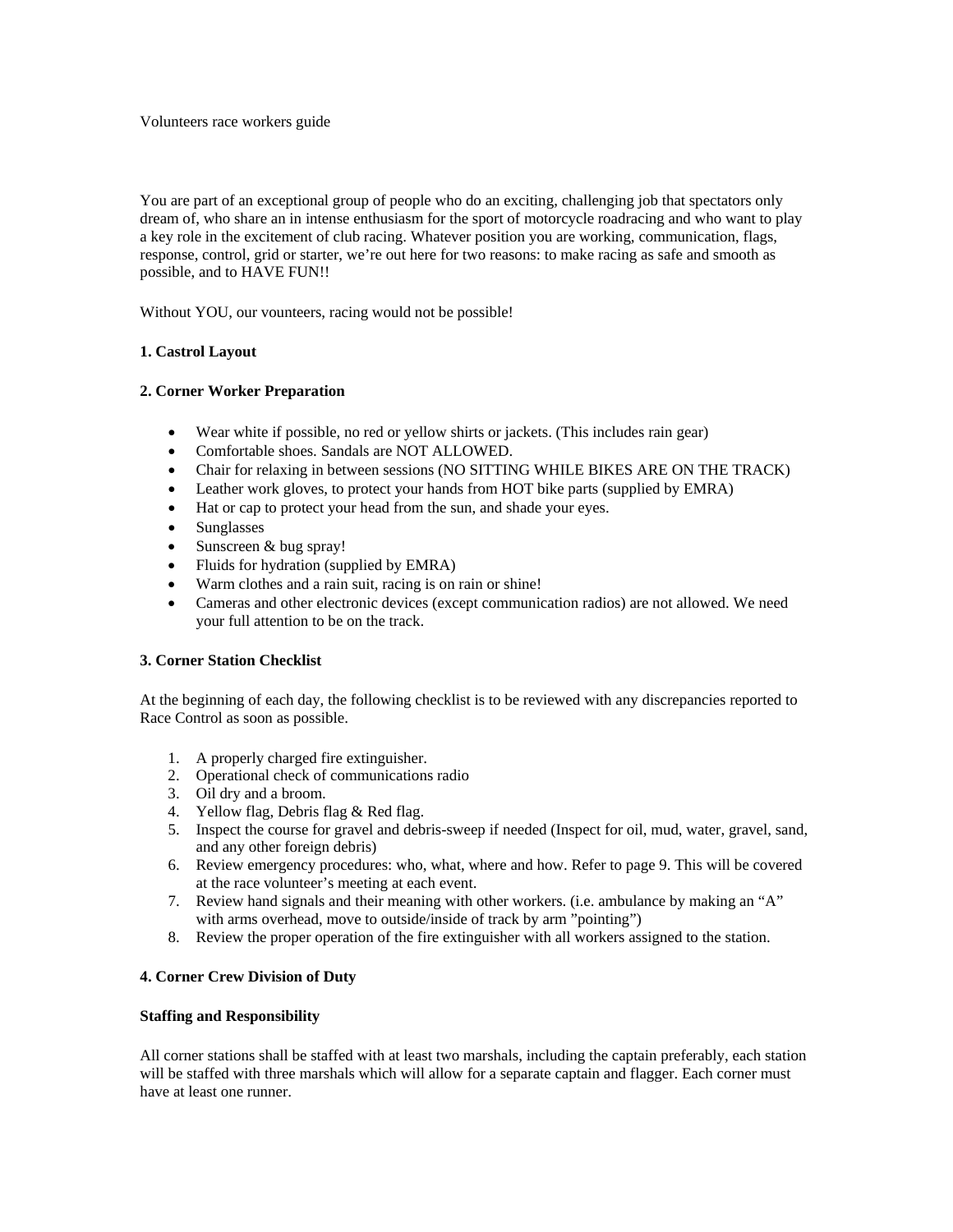### **The Corner Captain (normally the most experienced corner crew member)**

This is usually the senior corner worker assigned to the turn, having overall responsibility for the crew and operation of the corner. The corner captain operates the radio (which shall not ever leave the corner station) and has possession of the red flag. The captain will instruct and assist the crew during a response to an incident. (The captain acts as the flagger when short corner workers). The corner captain has the final say in whether or not a call for a race stoppage is made to race control. This call is normally made in the event of an injured rider, or when the track surface has been dangerously compromised by oil or debris.

### **The Flagger (normally the least experienced member of the corner crew)**

This corner worker has the primary responsibility for flagging, and has possession of the yellow, and debris flags. The flagger should keep the yellow flag furled and out of sight at all times, and shall immediately display the flag when an incident occurs, or when directed to do so by the corner captain.

### **The Runner or Backup**

This corner worker will attend a downed rider/bike if needed. The runner MUST NOT enter the track or an impact zone to assist a downed rider or to move a downed bike until the on-track traffic is under control, and it is safe to do so. The runner MUST NOT attempt to sweep the track while the session is underway. Once the session is stopped or has ended, the runner will assist in moving or loading bikes, and is responsible to inspect and clean the incident site of oil, gas and foreign debris as necessary. The runner may use hand signals directed at the corner captain to request an ambulance or request the race be stopped. When responding to a crash, the runner should always take the fire extinguisher. FOR YOUR SAFETY incidents should be cleared for you to return to corner station A.S.A.P.

### **5. Roadracing Flags and Flagging**

#### **Purpose**

Flags are used to show track status and convey specific commands to the competitors from the corner marshals and other race officials

The purpose of flagging is to warn riders of a hazardous situation on or near the track surface and to protect marshals and downed riders from oncoming traffic.

Since a rider usually is focused on the track ahead, the flag person is the rider's primary source of information and has the responsibility to warn oncoming traffic of a hazardous condition on or near the track.

#### **Location**

- 1. A flag station needs to be located up-track from the entrance to the turn, on the opposite side of the impact zone. The corner worker needs an unobstructed view of the entrance, apex and exit of the turn
- 2. Always remain standing at the ready while motorcycles are on course.
- 3. Keep the yellow flag ready for use, tucked under your arm, out of the riders' sight.
- 4. Store the debris flag in a convenient location out of the riders' sight.
- 5. The position of the flag person should not be relocated during the race or practice session unless instructed to do so by race control.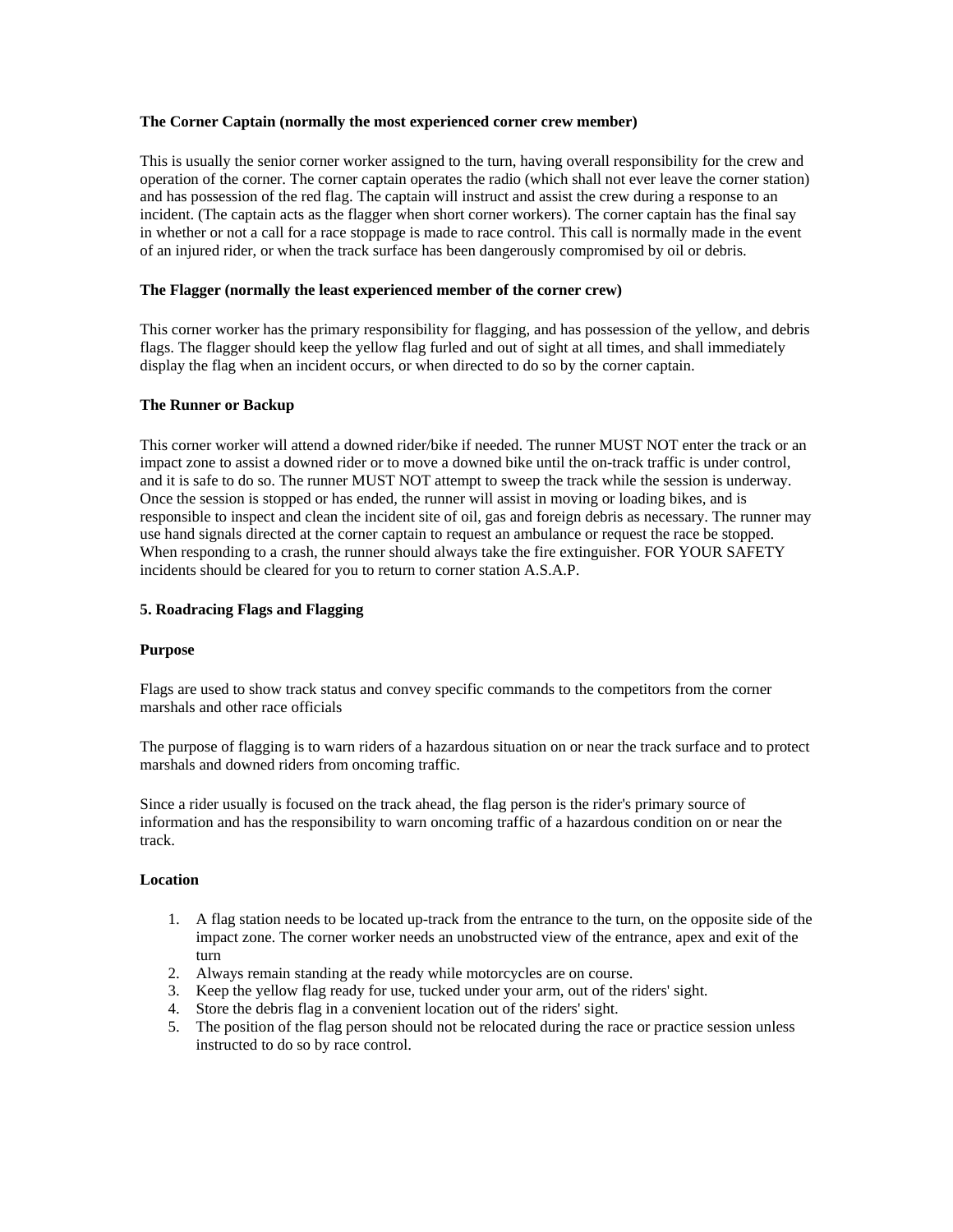Inexperienced or new corner workers will normally be assigned to the flagger position, and when stipulated by the corner captain, shall only act when directed to do so, by the corner captain.

### **Area of Responsibility**

- 1. The area of responsibility for flagging starts at the flagger's position and continues down track to the next flag person (as covered in the classroom).
- 2. Should an incident occur up track of your station it is not appropriate for you to flag the incident. Your station may have to provide rider assistance simply because you are the nearest.
- 3. Do not abandon your flag station while motorcycles are on course

### **Flags and Flagging**

Furled Flag:

Gather the flag fabric lightly around the handle.

The flagger should hold a furled yellow flag down and to the side or behind, out of the riders' sight ready to deploy immediately when needed. This should prevent the wind from waving the flag fabric, which could be mistaken for a waving yellow flag

Flags and signals used by the corner marshals and the starter are listed as follows :



STATIONARY YELLOW (CAUTION). Passing is allowed. Used by the corner marshals and the starter to inform the riders of a potentially hazardous condition, between the flag station displaying the flag and the next flag station. A stationary yellow may be used to indicate a slow rider is

ahead.

WAVING YELLOW (DANGER). Passing not allowed! Used by the corner marshals and the starter to inform the riders a hazardous condition is on or near the track or in the impact zone. No passing is allowed from the waving yellow flag until the rider is clear of the incident. If a competitor is observed passing on a waving yellow flag by the corner crew, the corner captain shall report the infraction to race control.

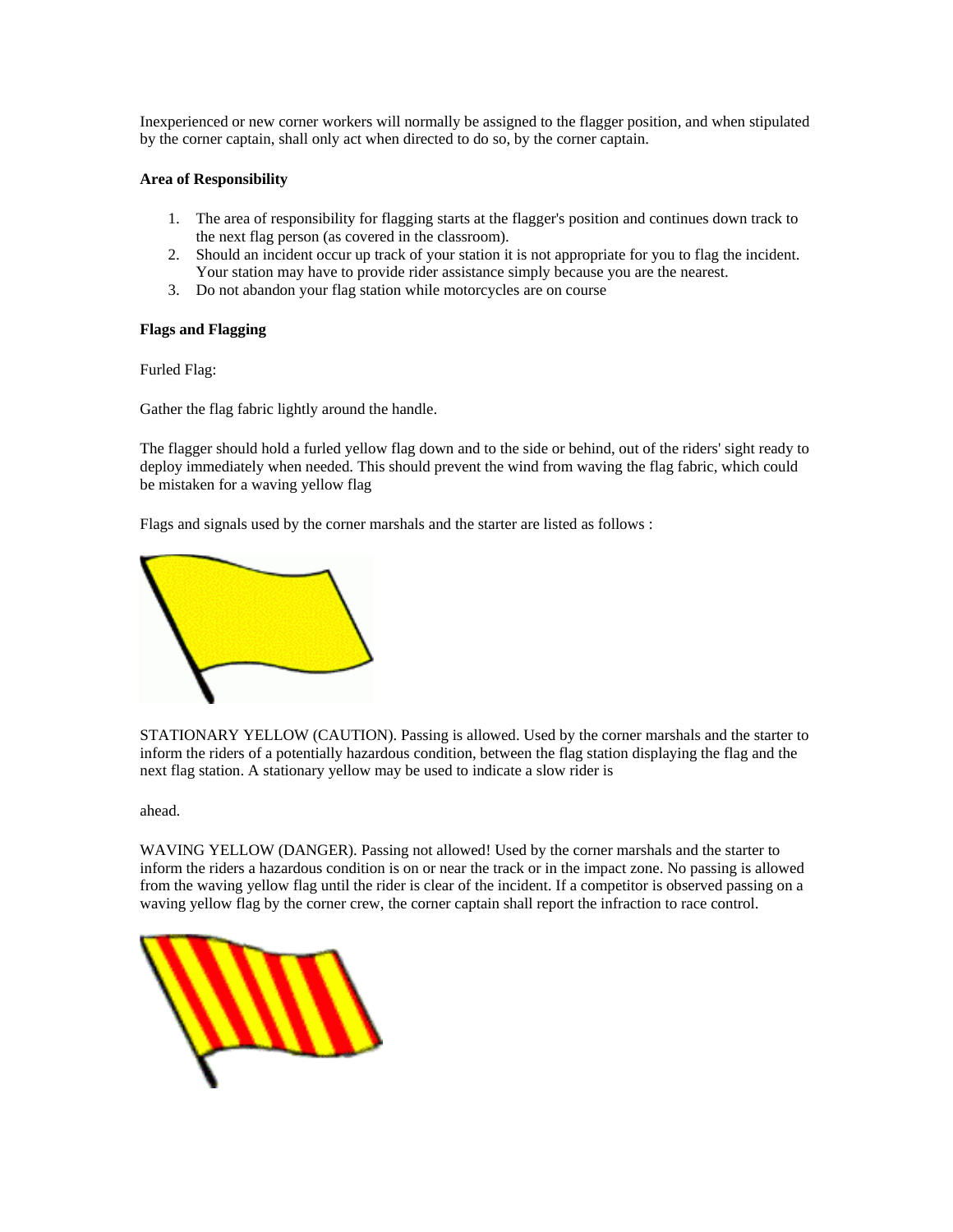YELLOW/RED VERTICAL STRIPES (DEBRIS). Used by the corner marshals and the starter. Indicates potential danger on the track ahead: debris, oil, gas, dirt, hay, & rocks. This condition may require riders to leave their lines to avoid the debris. Extreme caution is to be exercised by all riders. This flag should be accompanied by a pointing motion from the corner worker directing competitors to the rider's right or the rider's left. (Always direct the riders away from the debris if possible.) Passing is allowed. Continue flag display until the debris is cleared.

# **A corner worker SHALL NOT under any circumstance, attempt to sweep the track while a session is underway!**



RED FLAG. Displayed immediately on instruction ONLY from Race Control to the starter and all corner marshals to signal the riders to STOP RACING, the race has been suspended. Hold stationary to gain competitors attention. Indicates great danger somewhere on the track and the race must be stopped. Riders are not to stop on the racing surface. All riders are to immediately slow down safely @ the closest corner for further instructions. Riders are instructed not to leave the hot pit area, entering the paddock at this time will result in penalties or disqualification.

STOPPING THE RACE: If major track blockage has occurred or if a dangerous situation (e.g. downed bike/ rider or oil spill) is beyond the corner workers ability to handle during race conditions, the corner captain may request that the race be stopped. The corner captain shall immediately inform Control of the situation. Control may request more information or consult with other officials prior to making the final judgement. Race Control is the 'ONLY' person authorized to give the red flag command. Normally the corner captain will receive the order for the red flag over the radio and will display it. This will minimize the possibility of an errant red flag.



GREEN  $\&$  BLUE FURLED  $\&$  CROSSED. Courtesy flag used by the starter to signal the halfway point in the event.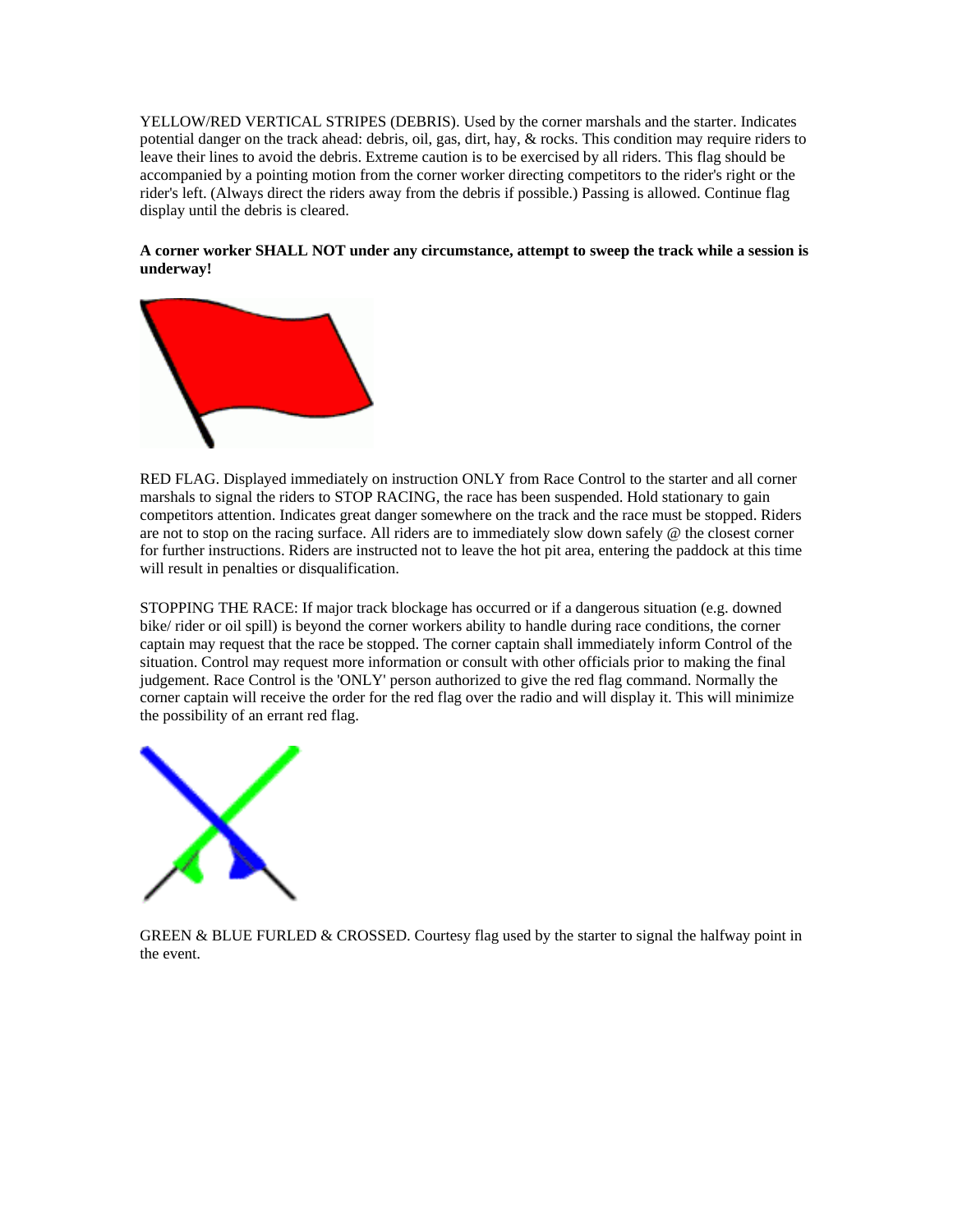

WHITE & BLUE. Courtesy flag used by the starter to signal the last lap.



BLACK. Indicates a mechanical problem or rider misconduct. Used by the starter only, to signal a rider to reduce speed and exit the racing surface at the safe opportunity. A number board at the start/finish may be used or it will be pointed directly to identify the rider.



BLACK  $\&$  WHITE CHECKERED. Used by the starter to signal the end of the  $\sim$  race or practice session.

# **6. Radio Operations and Communications**

The radio will not transmit and receive at the same time. Always listen prior to transmitting, to prevent you from transmitting while another corner worker or official is talking. This will garble both messages for everyone and waste valuable time.

\*Remember, all on track communications go through Race Control.

# **Communication Guidelines**

When communicating on the radio, always remember to speak clearly and identify your turn number and flag status. Race Control will answer back and tell you, Go ahead. You will then tell Race Control of the situation at your station. Race Control will answer incoming calls according to safety priority. Race Control may not respond to you immediately. Please be patient, wait a minute and call again. If you identify your flag status as debris or waving yellow Race Control will respond as soon as possible.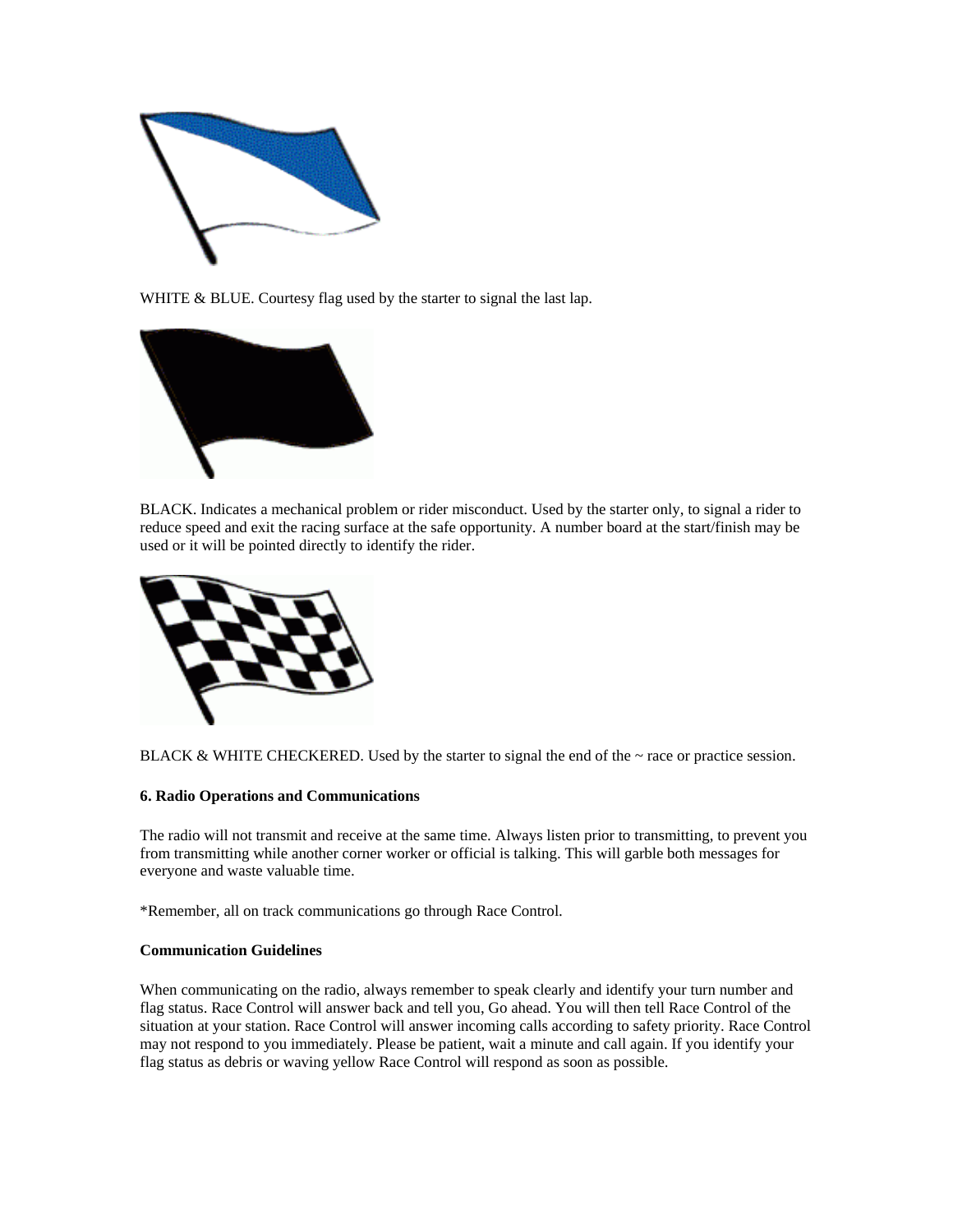IMPORTANT! Sometimes the excitement of an incident can cause an adrenaline in rush in the corner worker as well as the rider. No matter how serious the incident, take a deep breath, asses the incident and calmly identify your station and situation. If you yell into the microphone your message will not be understood and valuable time is lost. Always try to talk in a normal tone of voice.

Make sure you are always listening and pay close attention to the flag status of adjacent turns. When you hear the turn immediately down track from you go waving yellow, respond by displaying a stationary yellow.

A high-priority call on the radio is the request for an ambulance. When calling for an ambulance, the corner shall be displaying a waving yellow flag. Announce your call, saying; Race Control, this is three, waving yellow. I need an ambulance, Race Control will answer your call immediately. If your call is not answered within a few seconds, repeat the call.

Keep all communications to a minimum; only transmit or request essential information while riders are on track. This keeps the network available for emergency communications.

# **1st LAP OF RACING**

During the first lap of all races, there will be radio silence. The only exception is if there is a large crash demanding immediate attention. At the end of the first lap, control will ask if there is anything to report Silence means nothing to report.

# **Incident Call-in**

When calling in an incident to Race Control always be clear and use the following terms :

- 1. 'BIKE DOWN' (crashed) or 'BIKE OFF TRACK' (ran wide or pulled off in a corner)
- 2. 'RIDER UP' or 'RIDER DOWN'. When using the term BIKE DOWN you 'must' update the rider status A.S.A.P.
- 3. 'SLOW ROLLER'. Refers to a rider with mechanical problems moving at a very slow pace. It is customary to display a stationary yellow flag from station to station as the rider progresses around the course.
- 4. 'MECHANICAL'. Rider stops on or adjacent to the race surface. Usually caused by problem with the bike. Check for leaking fluids on the race surface, motion or assist rider to move off race surface to a safe location. Ask rider if the needs the crash truck to pick him up after completion of the race or practice session.
- 5. 'RE-ENTERED SAFELY' or 'UNSAFELY'. These terms describe a rider who is re-entering the race surface after experiencing mechanical problems or a ride-off. It is considered safe if he does not interfere with riders still in the event and on the race surface. If a rider's re-entry causes another rider to drastically change his riding line, to stop abruptly or crash, it is considered unsafe. An unsafe re-entry should be reported to Race Control; include the rider numbers involved.
- 6. 'STOP THE RACE'. This request is used only in extreme conditions, in the event that the race surface is blocked, due to down riders, oil, debris, etc. Do not use the term RED or RED FLAG.
- 7. NUMBER PLATE(S) In addition to the above terms, you will be asked to identify a rider by the number plates at the front or side of the bike. Number plates will be red or black numbers on a white background. Use single digits when calling in numbers.

# **7. Safety**

# **Priority**

1. Yourself (protect yourself at all times)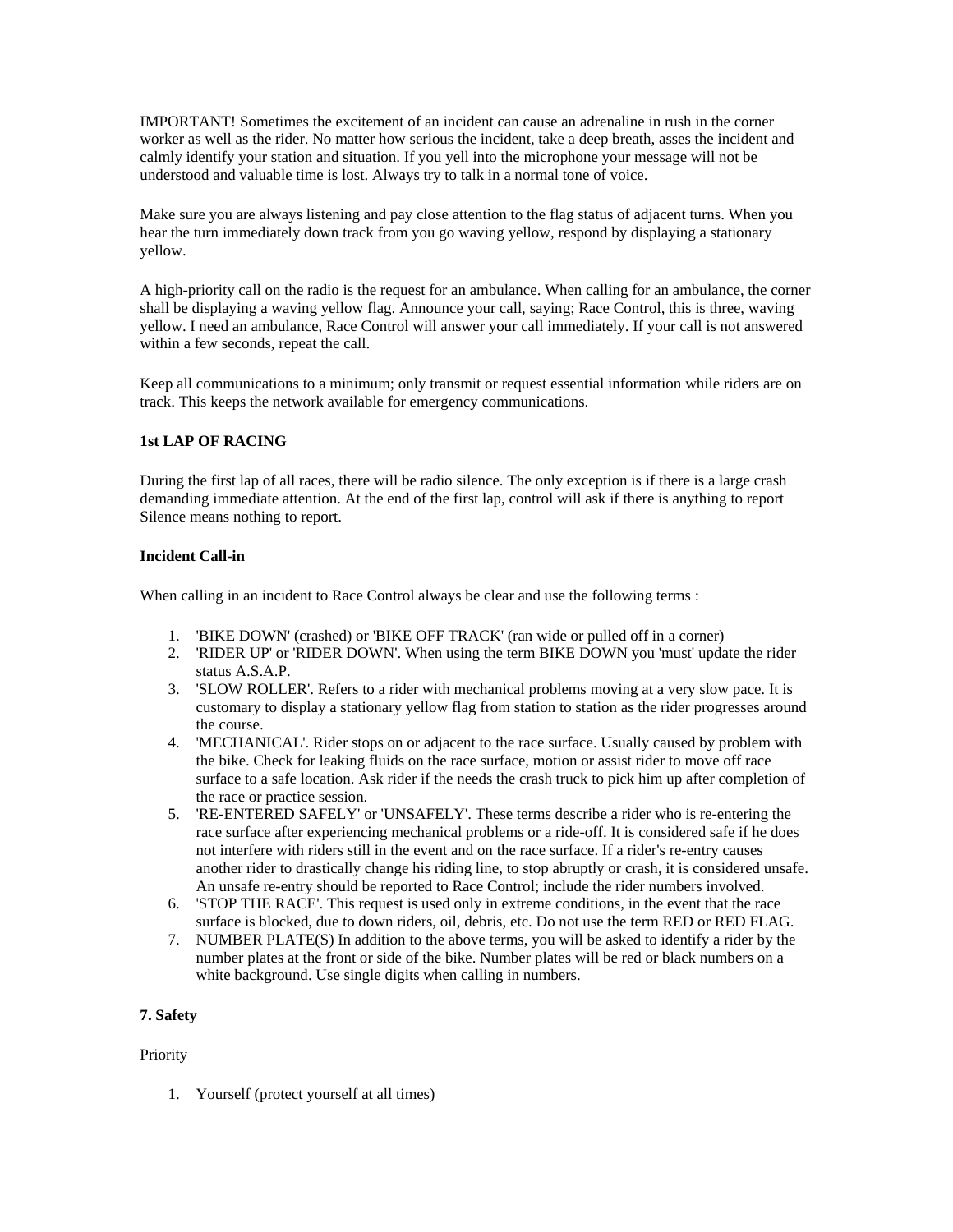- 2. Co-workers and other officials (protect your co-workers and other officials at all times).
- 3. Competitors and downed rider(s).
- 4. Debris removal (quick and safe removal of hazardous items only, not sweeping or clearing of significant small debris) and equipment relocation (downed bike).

### **General Safety Guidelines**

Do not attempt to enter or cross the track or an impact zone prior to having traffic under control

(appropriate flag displayed and competitors' response) Do not enter until YOU feel safe to do so.

Do not turn your back to oncoming traffic. Exception: If two or more corner workers are assigned to the station, position yourself facing each other and in a position to view your area of responsibility on track. (One person looking up track and the other watching down track over each others shoulders) You must rely on the other person to warn you of oncoming traffic.

Do not enter the racing surface or an impact zone with oncoming traffic on course. Wait for an opening in traffic.

\*Careful observation of the machines as they sweep past your turn may prevent an incident. Often you will detect debris, leaking fluids or loose parts prior to catastrophic failure.

Monitor the track for debris from motorcycles and riders, such as knee pucks or nuts and bolts.

Watch for lose or dragging parts, cables, exhaust pipes, number plates and fairings or rocks from riders that have been down and re-entered the race as they may be a safety hazard to other riders.

Watch for leaking fluids; try to determine if leak is from overflow, motor, brake line or calliper. Is the fluid oil or water?

Pay close attention to smoke. Immediately report smoking motorcycles; this alerts Race Control and other stations, so they can observe and respond quickly. Does the bike smoke on acceleration or deceleration? Is the smoke coming from the exhaust or engine area?

Inspect and sweep the track for debris between (not during) races as time allows, call in to Control for time available between sessions. Under no circumstances shall anyone stop on track to pick up small scattered debris, or to sweep the track while a session is underway.

Report any of the above to Race control with concern and bike number, as rider may need to be taken off track for safety reasons. If unsure call it in so other corners can monitor the rider.

#### **8. Response to Incidents**

General Rules

Roadracing can be dangerous or life threatening. If you witness a serious crash or injury, please do the following:

Flag the incident immediately.

Take a DEEP breath and radio the incident information immediately including rider status to Control (i.e. BIKE DOWN - RIDER UP (or DOWN), BIKE OFF TRACK, etc)